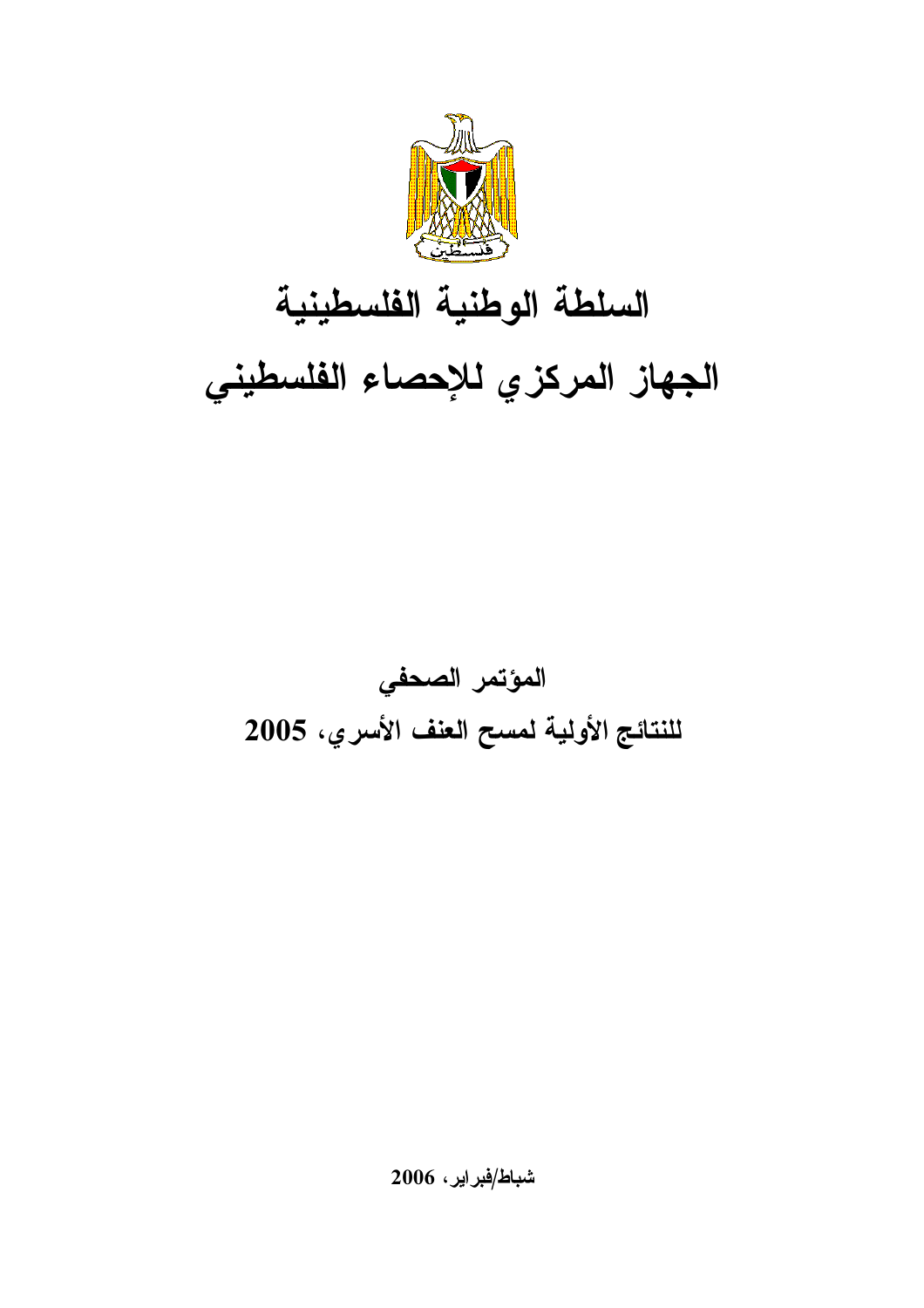© محرم، 1427هـــ - شباط، 2006. جميع الحقوق محفوظة.

في حالة الاقتباس، يرجى الإشارة إلى هذه المطبوعة كالتالي:

الجهاز المركزي للإحصاء الفلسطيني، 2006. *المؤتمر الصحفي للنتائج الأولية لمسح العنف الأسري،* 2005. رام الله– فلسطين.

> جميع المراسلات نوجه إلى دائرة النشر والنوثيق/ فسم خدمات الجمهور على العنوان النالبي: الجهاز المركزي للإحصاء الفلسطيني. ص.ب. 1647، رام الله- فلسطين.

هاتف: 6340 2 240 (970/972)  $(970/972)$  2 240  $6343$  :فاكس diwan@pcbs.gov.ps :بريد إلكتروني http://www.pcbs. gov.ps :أَكترونية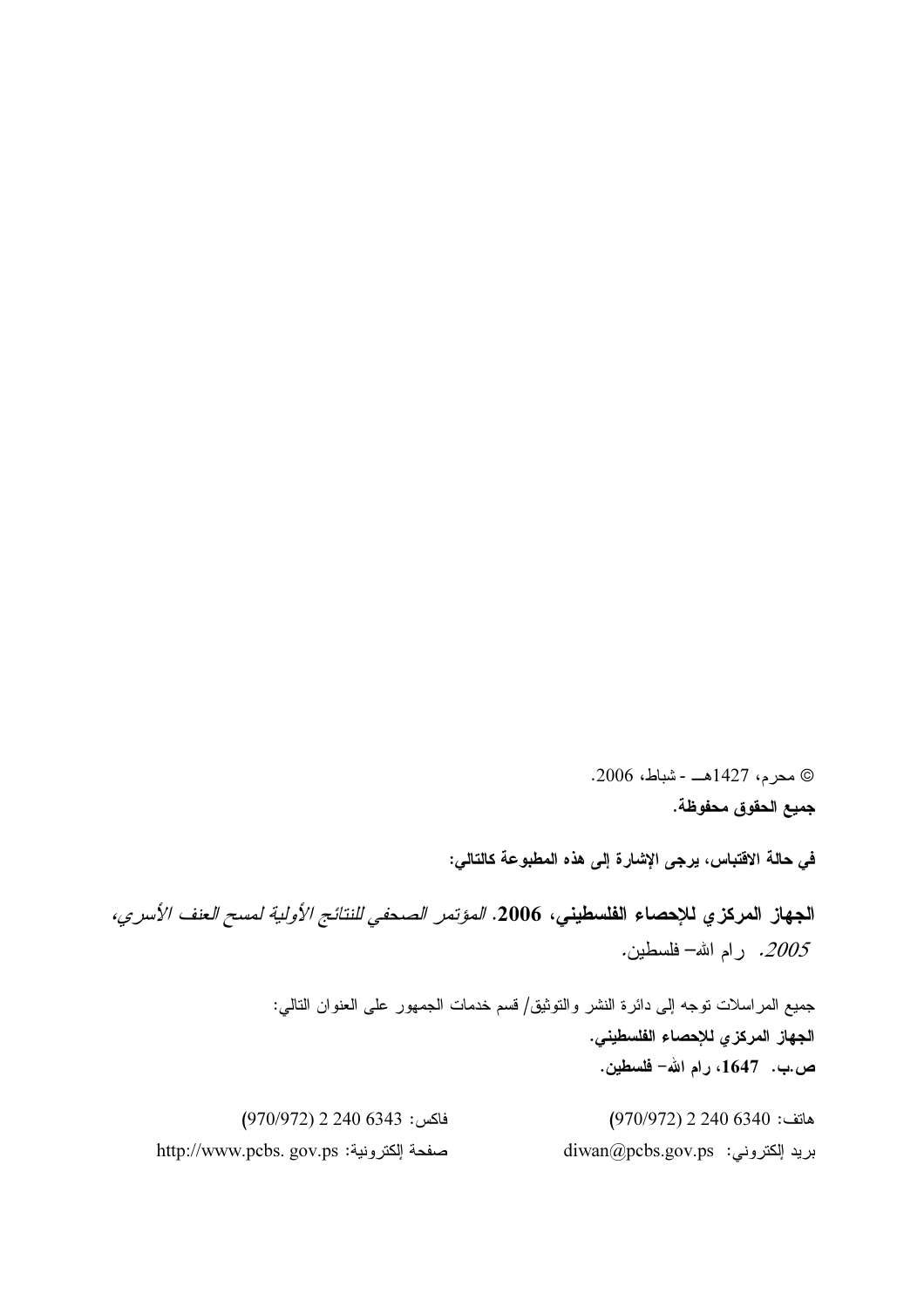

# السلطة الوطنية الفلسطينية الجهاز المركزي للإحصاء الفلسطيني مسح العنف الأسري، 2005

فائمة المحتويات

- 1. بيان صحفي للنتائج الأولية لمسح العنف الأسري، 2005
	- 2. المفاهيم والمصطلحات
		- 3. الجداول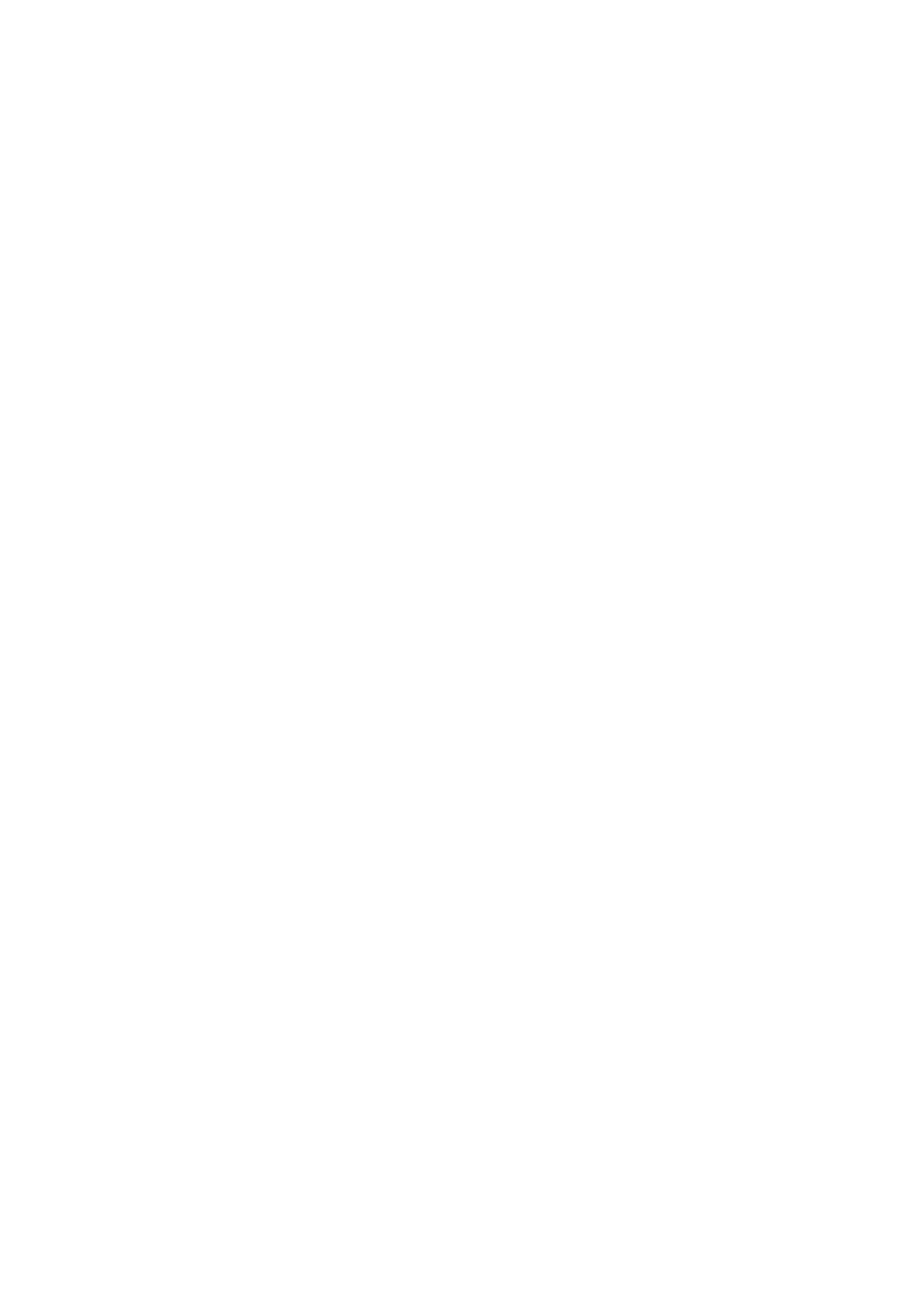#### 

23.3% من النساء اللواتي سبق لهن الزواج أفدن أنهن قد تعرضن لأحد أشكال العنف الجسدي ولو لمرة واحدة على الأقل خلال عام 2005 في الأراضي الفلسطينية، كما أن 1.7% أفدن أنهن قد تعرضن لأحد أشكال العنف النفسي لمرة واحدة على الأقل  $2005$  خلال عام

في دراسة حديثة قد تعتبر الأولى من نوعها على مستوى الوطن العربي، يسر الجهاز المركزي للإحصاء الفلسطيني الإعلان عن النتائج الأولية لمسح العنف الأسري والذي تم نتفيذه في الفترة 2005/12/18 – 2006/1/18 على عينة بلغت 4,212 أسرة نوزع بواقع 2,772 أسرة في الضفة الغربية و 1,440 أسرة في قطاع غزة، حيث تعتبر هذه الدراسة شاملة لأفراد الأسرة الزوج، الزوجة، الأطفال، كبار السن، الإناث (18 سنة فأكثر) غير المتزوجات.

يتمحور الهدف الرئيسي لهذا المسح في توفير بيانات شاملة حول العنف الأسري بشكل عام وتشخيص لظاهرة العنف في المجتمع الفلسطيني ضد المرأة، الزوج، الطفل، وكبار السن. على اعتبار أنها ظاهرة غير مسجلة بصورة شاملة وليس من السهل التبليغ عنها بسبب العادات والنقاليد والنقافة السائدة في المجتمع.

#### النساء اللواتي سبق لهن الزواج

نفيد نتائج المسح بان 23.3% من النساء أفدن أنهن قد تعرضن لأحد أشكال العنف الجسدي لمرة واحدة على الأقل خلال عام 2005، و 61.7% تعرضـــن لأحـــد أشكال العنف النفسي لمرة واحدة على الأقل و0.5% تعرضن لأحد أشكال العنف الجنسي في الأراضبي الفلــسطينية خــــلال العام 2005. وتشير البيانات إلى أن نسبة تعرض النساء في الضفة الغربية لأحد أشكال العنف النفسي على الأقل مــــرة واحدة أعلى منها في قطاع غزة (68.8%، 49.7%) على النوالي، في حين كان هناك نقارب كبير فيما يتعلق بالتعرض للعنف الجسدي (23.7% في الضفة الغربية، و 22.6% في قطاع غزة).

أظهـــرت البـــيانات أن نسبة تعرض النساء في المخيمات لأحد أشكال العنف النفسي لمرة واحدة على الأقل خلال العام 2005 أقل من نساء الحضر والريف فقد بلغت النسب (52.3%، 62.8%، 64.9%) على التوالي. وفيما يتعلق بالعنف الجسدي لم يكن هناك اختلاف بين الحضر والريف والمخيمات حيث بلغت النسب 23.2%، 23.0%، 24.1% على النوالي.

أظهـــرت النــــتائج أن النساء اللواتي تعرضن لأحد أشكال العنف الجسدي لمرة واحدة على الأقل خلال عام 2005 بين اللواتي يحملن مؤهل علمي ثانوي فأعلى كانت 19.1%، مقابل 25.8% للنساء الحاصلات على تعليم ابتدائي فأقل.

أشـــارت النتائج إلى أن نسبة تعرض النساء خارج القوى العاملة لأحد أشكال العنف الجسدى لمرة وحدة على الأقل خلال عام 2005 بلغــت 23.9% مقارنــــة مع 16.8% للنساء داخل القوى العاملة. كما بلغت نسبة النساء خارج القوى العاملة المتعرضة لأحد أشكال العنف الجنسي لمرة واحدة على الأقل خلال عام 2005 بمقدار 11.2% مقارنة مع 7.2% للنساء داخل القوى العاملة.

#### الإناث 18 سنة فأكثر غير المتزوجات

أظهرت البيانات أن 24.6% من الإناث غير المتزوجات أفدن بتعرضهن لأحد أشكال العنف الجسدي لمرة وحدة على الأقل خلال عام 2005، مقارنــــة مــــع 53.5% أفـــدن بتعرضـهن لأحد أشكال العنف النفسي لمرة وحدة على الأقل على مستوى الأراضـي الفلسطينية، ويلاحظ أن نسبة المتعرضات لعنف نفسي في قطاع غزة أقل منها في الضفة الغربية بواقع (47.3% 56.1%) على التوالي، وتقارب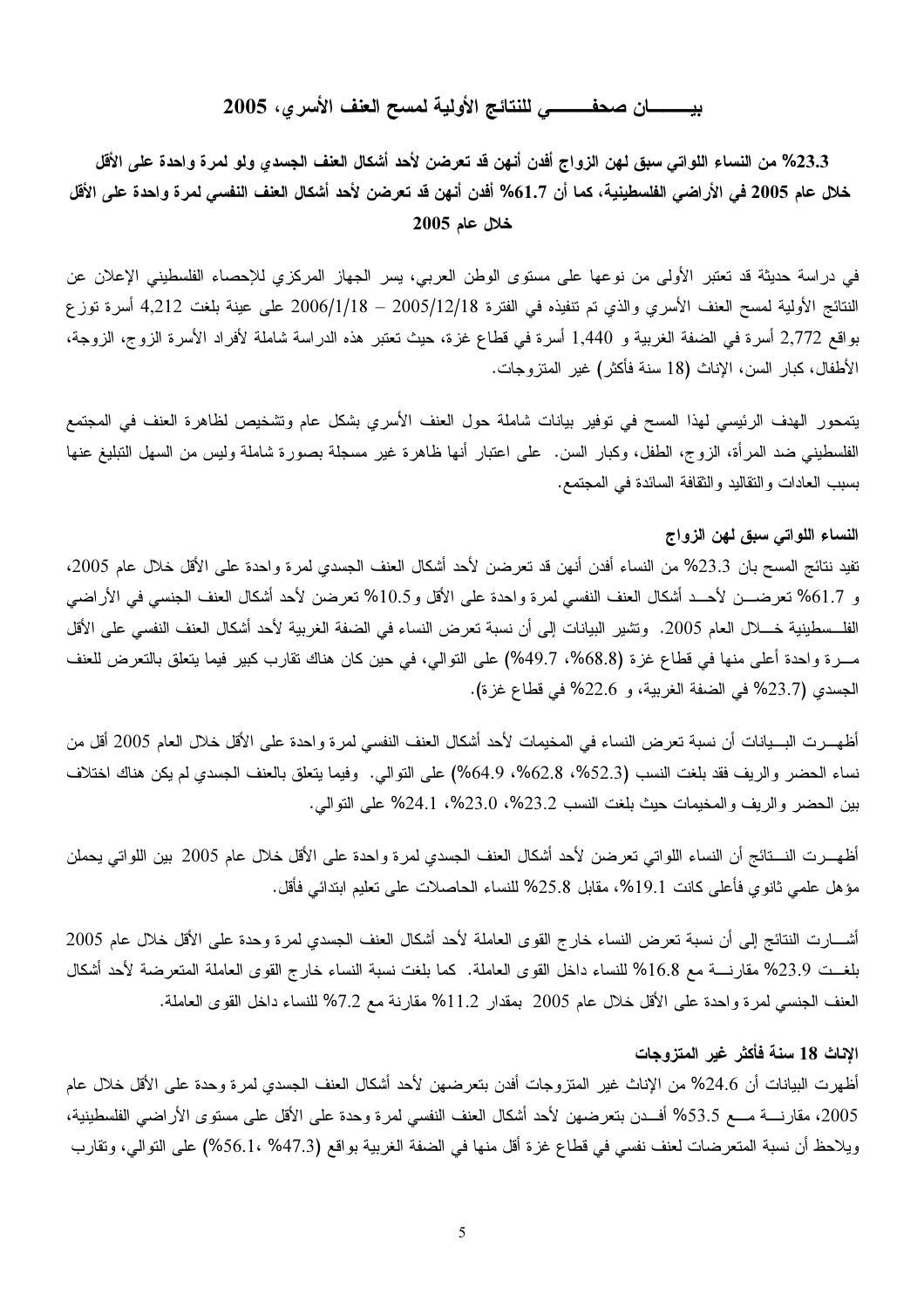نــــــــــــبة اللواتــى تعرضن للعنف الجسدي فـى كلاً من الضفة الغربية وقطاع غزة (24.4%، 25.1%) علـى النوالـي، كما أشارت الببيانات إلى ارتفاع نسبة اللواتي تعرضن للعنف النفسي لمرة واحدة في الحضر (56.5%) مقارنة مع المخيمات والريف (54.6%، 46.8%) على النوالبي.

#### الأطفال من (5–17) سنة

أشـــارت النـــتائج أن 51.4% من الأمهات أفدن بان أحد أطفالهن في العمر (5–17) سنة قد تعرض للعنف خلال العام 2005، بواقع 53.3% فـــي الـــضفة الغــــربية و48.5% في قطاع غزة. أما على مستوى نوع التجمع السكاني فتشير النتائج أن أطفال الريف اكثر تعرضــــاً للعنف بواقع 56.4% مقابل 50.1% في الحضر، و47.3% في المخيمات. وبخصوص مكان حصول الاعتداء على الطفل أشارت النتائج الى أن أعلى نسبة كانت في البيت بنسبة 93.3%، يليها المدرسة بواقع 45.2% يليها الشار ع بواقع 41.1%.

أما فيما يتعلق بالجهات التي قامت بممارسة العنف على الأطفال فقد أشارت الأمهات أن أكثر جهة مارست العنف على الأطفال هم أحد أفراد الأسرة بواقع 93.3%، يليها الأولاد أو البنات في الشارع بواقع 39.4%، ثم المعلمين بواقع 34.6%.

# كبار السن (65 سنة فاكثر)

أظهرت البيانات أن 6.4% من كبار السن تعرضوا للشتم أو الإهانة وما يقارب 2.0% قد تعرضوا للوي الذراع أو الشد بقوة أو الدفع من قبل أحد أفراد الأسرة و 5.8% أفادوا أن أحد أفراد الأسرة أشعرهم انهم غير مرغوب بهم.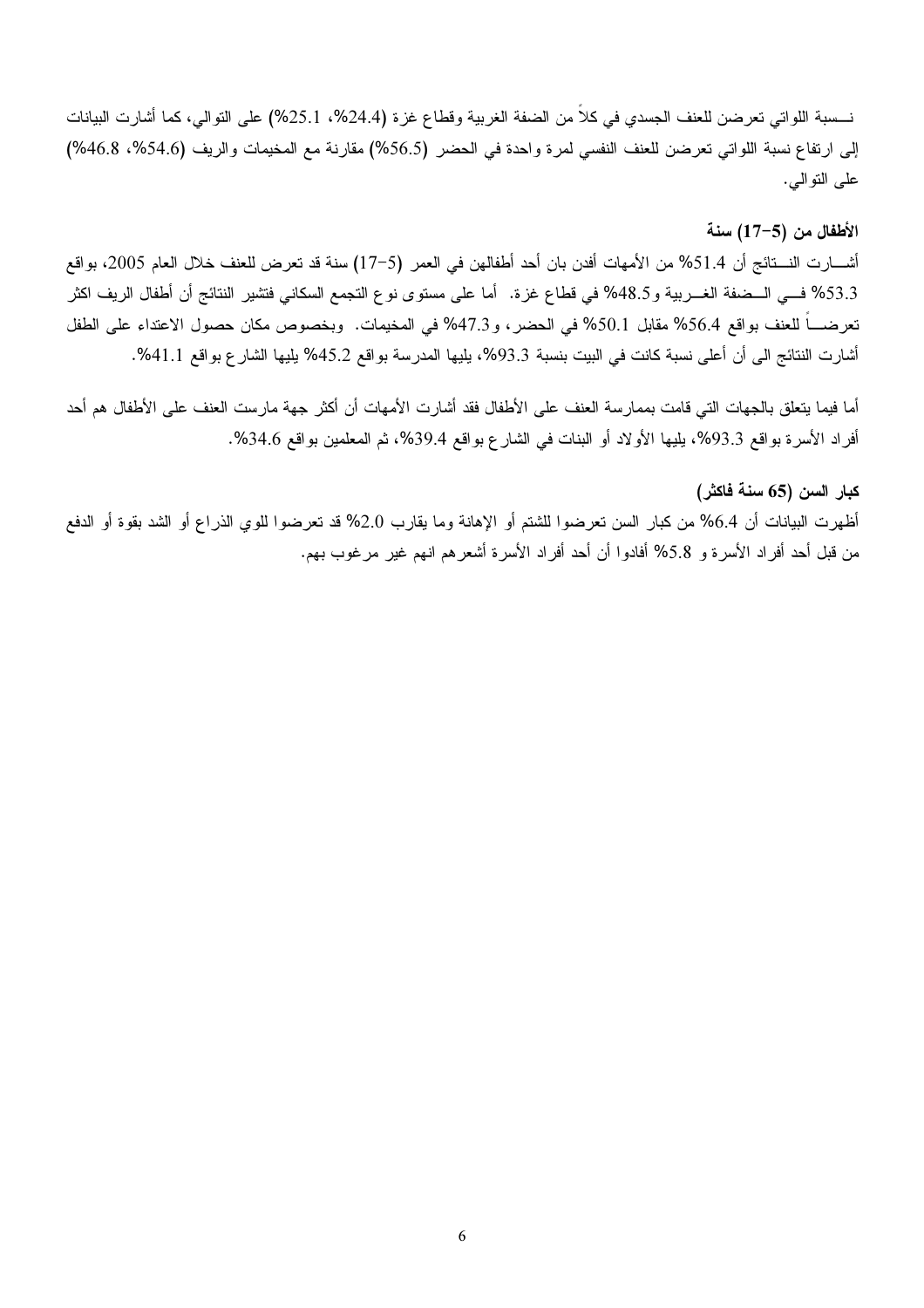المفاهيم والمصطلحات

| المفهوم                                                                                                | المصطلح      |
|--------------------------------------------------------------------------------------------------------|--------------|
| العـــنف هو أي تصرف يتصرفه أحد أفراد الأسرة ضد فرد من أفرادها بهدف إلحاق الألم أو الأذي                | العنف الأسري |
| النفسي أو الـجسدي أو أي شكل آخر من ۖ أشكال الألم والإساءة.                                             |              |
| • فــــي هذه الدراسة تم نقسيم أشكال العنف الـي ثلاث أشكال مختلفة وهـي العنف النفسـي  والـجسدي          |              |
| والجنـــسي يمارســــها الــــرجل نحو زوجته، والعنف النفسي والجسدي تمارسها الزوجة ضد زوجها،             |              |
| والعنف النفسى والجسدي الذي يمارسه أحد أفراد الأسرة نحو إحدى النساء البالغات غير المتزوجات              |              |
| فـــي الأســــرة والتـي مازالت تعيش فـي الأسرة.  والعنف النفسي والـجسدي الذي تمارسه الأسرة ضد          |              |
| أطفال الأسرة والمسنين الذين يسكنون مع الأسرة في نفس البيت.                                             |              |
| تجدر الإشارة الى أن الأدبيات العلمية تستعين بمصطلحات مختلفة مثل الإساءة (Abuse) والتهجم                |              |
| (Assault)، والعـــدوان (Aggression) وغيـــرها من المصطلحات والمفاهيم المنطرقة الـي                     |              |
| أشـــكال مخـــنلفة من العنف وإلحاق الأذى وإن اختلفت هذه المفاهيم بعض الشـيء فيمـا بينـها إلا أنـها     |              |
| تتـــشابـه بمعانـــــيها عن الٍحاق الأذى والتهجم النفسي والـجسدي وغير ذلك، وقد أثرنـا فـي هذه الدراسة  |              |
| اسنعمال مصطلح "العنف" لننطرق لكل أشكال النهجم وإلحاق الأذى المقصود أعلاه.                              |              |
| هو سلوك موجه ضد الجسد.  يمارس باستخدام وسائل مختلفة مثل الدفع بقوة، رمي أشياء باتجاه                   | عنف جسدي     |
| الشَّخص يمكن أن تؤذي، لكمات باليد، شد الشعر ، لوى اليد، الصفع، الخنق، الحرق، الإمساك بقوة،             |              |
| التهجم باستخدام أدوات حادة أو بدون أدوات، الإيذاء، الضرب، ويستخدم بهدف التعبير عن القوة                |              |
| الجسدية، وغالبًا ما نكون الضحية الشخص الأضعف مثل المرأة، وأحيانا يقع على الذكر، من قبل                 |              |
| الشخص الذي يمارس العنف. ويترك العنف الجسدي أثارًا على الجسم، وأثاره نسبب الآلام وأيضا                  |              |
| تعرض حياة الإنسان للخطر أو إلى فقدان عضو ما بالجسم أو تحدث كسورا أو جروحا أو تسبب                      |              |
| تشوها ما. ويمكن تمييز العنف الجسدي عن طريق العلامات التي نترك أثرًا على الجسم.                         |              |
| هـــو شـــكل مــــن أشــــكال الـعـــنف، وهو يتمثل بسلوك نفسي أو المعاملة السيئة للإنسان والاستهتار    | عنف نفسى     |
| والازدراء به. ويمارس باستخدام الشتم والإهانة من قبل الشخص الذي يمارس العنف، تحطيم أشياء                |              |
| تخــص الشخص المعتدى عليه، الصياح والصراخ عليه والنلقيب بأسماء وألقاب نحقير أو أوصاف                    |              |
| غيـــــر  مريـحة، الطرد من الببيت، أوالـحبس داخل الببيت، والنز هيب، والنـهديد الدائم، والإكراه. يستخدم |              |
| العنف النفسي بهدف إثارة القلق والخوف في الشخص المعتدى عليه، والمس بالآخرين نفسيا والحط                 |              |
| مــــن قيمة الشخص المعتدى عليه وإشعاره بأنه سلبـي، وإضـعاف قدرته الـجسدية أو العقلية، والإساءة         |              |
| للأخرين وتحطيم قدراتهم المعنوية والذانية، وخلخلة الثقة بالنفس ونقدير الذات، وغالبا نكون الضحية         |              |
| المرأة والأطفال وقد يكون الزوج أحيانا.                                                                 |              |
| مـــن الآثــــار التــــي يـحدثها العنف النفسي: تـحطيم نظرة الشخص (المعتدى عليه) لذاته، إيقاع الأذى    |              |
| النفسي، الإساءة المعنوية، زعزعة الثقه بالذات مما ينعكس على تقدير الشخص لذاته.                          |              |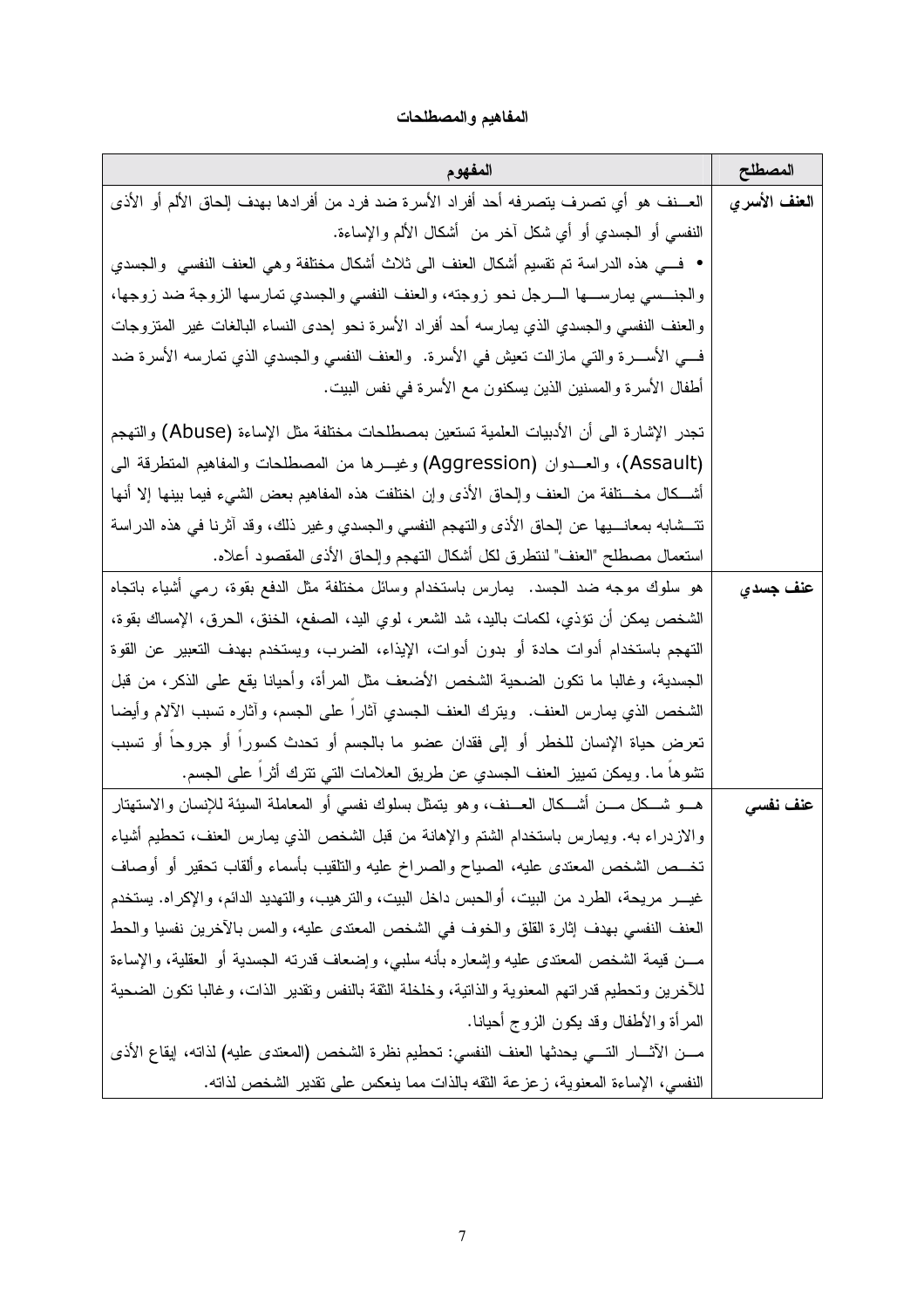| هـــو فعل يتم من خلاله استخدام سلوك اعتدائي بهدف الاستغلال الجنسي وإلحاق الأذى، وهو انتهاك لحقوق       | عنف جنسي |
|--------------------------------------------------------------------------------------------------------|----------|
| الإنــــسان.  يمارس الـعنف الـجنسـي عن طريق: رفض الزوج أن يستعمل وسائل منـع الـحمل أثناء إقامة علاقة   |          |
| زوجـــية، استعمال القوة الجسدية لإجبار الزوجة على إقامة علاقة زوجية استعمال القوة بأشكال مختلفة (مثل   |          |
| الضرب واستعمال ألات حادة) بهدف إجبار الزوجة على إقامة أشكال مختلفة من العلاقة الزوجية غير راضية        |          |
| عـــنـها، لـجوء الزوج للتهديد بـهدف إجبار الزوجة علـي ممارسة أشكال مختلفة من الـعلاقة الزوجية لا نرضـي |          |
| عنها راضية عنها، لجوء الزوج للتهديد لإجبار الزوجة على إقامة العلاقة الزوجية معه.                       |          |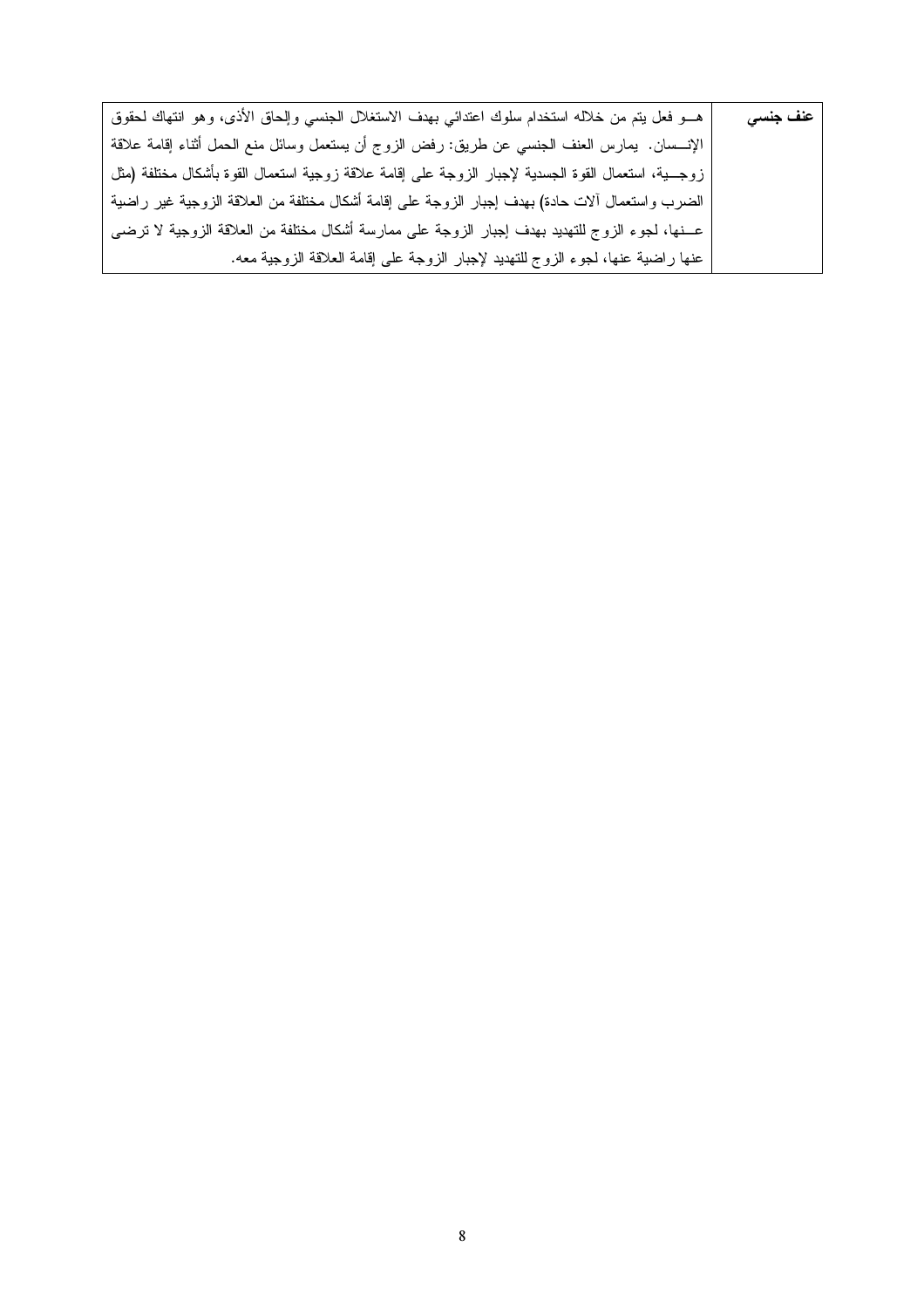جدول 1: نسبة النساء اللواتي سبق لهن الزواج وتعرضن على الأقل لمرة واحدة لأحد أفعال العنف من قبل الزوج حسب

# أشكال العلف المختلفة والمنطقة ونوع النجمع، 2005

### Table1: Percentage of Ever Married Women Exposed At least Once to One Violence Action by Husband, Different Types of Violence, Region and Type of Locality, 2005

|                           |              | أشكال العنف<br><b>Type of Violence</b> |                   |                     |
|---------------------------|--------------|----------------------------------------|-------------------|---------------------|
| <b>Region and Type of</b> | العنف الجنسى | العنف النفسي                           | العنف الجسدي      | المنطقة ونوع التجمع |
| Locality                  | Sexual Abuse | Psychological Abuse                    | Physical<br>Abuse |                     |
| Region                    |              |                                        |                   | المنطقة             |
| Palestinian Territory     | 10.5         | 61.7                                   | 23.3              | الأر اضي الفلسطينية |
| West Bank                 | 11.5         | 68.8                                   | 23.7              | الضفة الغربية       |
| Gaza Strip                | 9.7          | 49.7                                   | 22.6              | قطاع غزة            |
| <b>Type of Locality</b>   |              |                                        |                   | نوع التجمع          |
| Urban                     | 11.2         | 62.8                                   | 23.2              | حضر                 |
| Rural                     | 10.9         | 64.9                                   | 23.0              | ريف                 |
| Camps                     | 9.8          | 52.3                                   | 24.1              | مخيم                |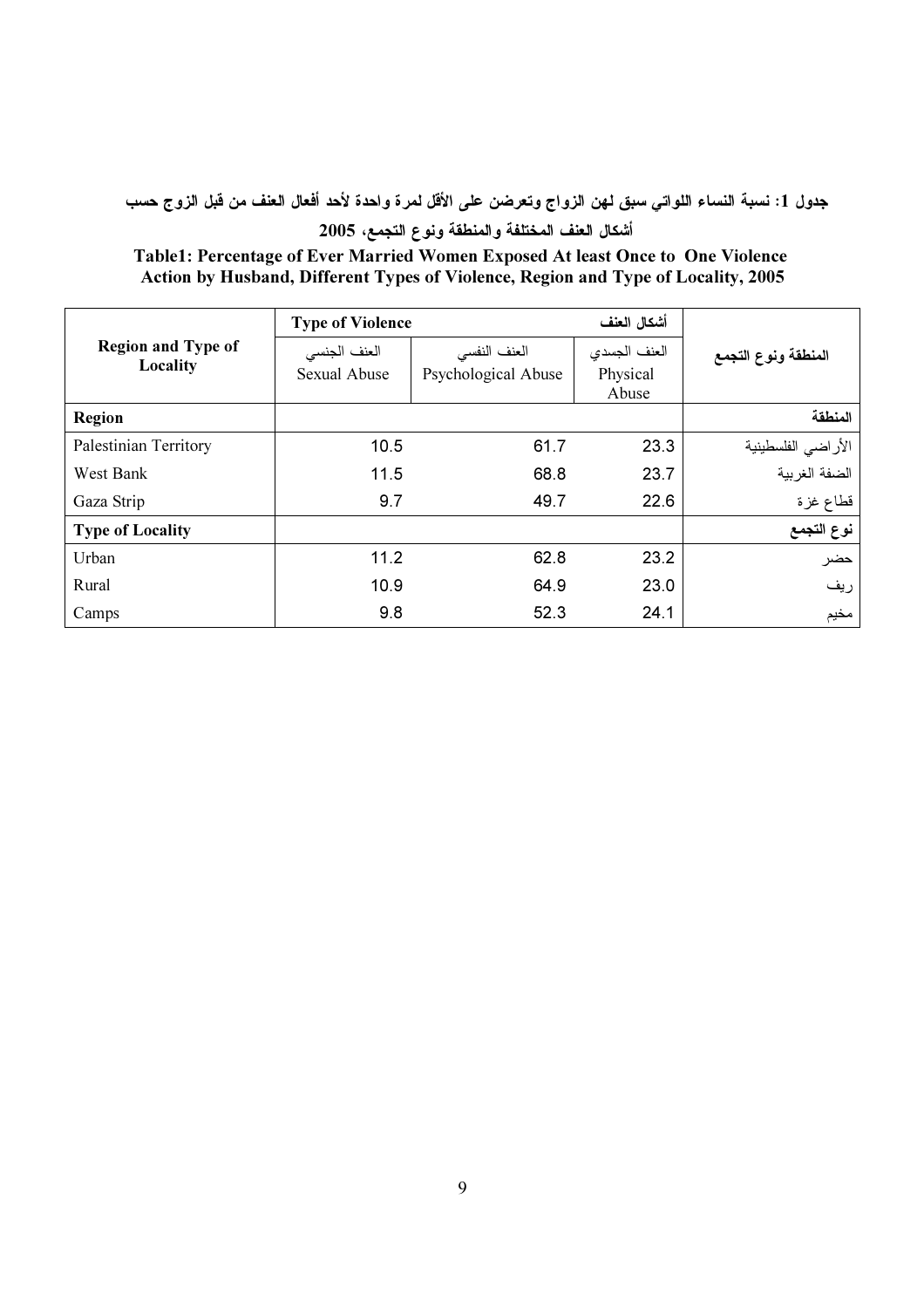جدول2 : نسبة النساء اللواتي سبق لهن الزواج وتعرضن على الأقل لمرة واحدة لأحد أفعال العنف من قبل الزوج حسب

أشكال العنف المختلفة وبعض الخصائص الخلفية، 2005

#### Table 2: Percentage of Ever Married Women Exposed At least Once to One Violence Action by Husband, Different Types of Violence and Background Characteristics, 2005

|                                        | <b>Type of Violence</b> |                        | أشكال العنف    |                         |
|----------------------------------------|-------------------------|------------------------|----------------|-------------------------|
| <b>Background</b><br>Characteristic    | العنف الجنسى            | العنف النفسي           | العنف الجسدى   | الخصائص الخلفية         |
|                                        | Sexual Abuse            | Psychological<br>Abuse | Physical Abuse |                         |
| <b>Educational qualifications</b>      |                         |                        |                | الحالة التعليمية للزوجة |
| for wife                               | 12.0                    | 62.5                   | 25.8           |                         |
| Elementary and Less                    |                         |                        |                | ابتدائى فأقل            |
| Preparatory                            | 12.2                    | 64.3                   | 25.1           | إعدادي                  |
| Secondary and above                    | 8.5                     | 58.4                   | 19.1           | ثانوي فأكثر             |
| <b>Labour Force Status for</b><br>wife |                         |                        |                | الحالة العملية للزوجة   |
| Inside Labour Force                    | 7.2                     | 62.8                   | 16.8           | داخل قوة العمل          |
| Outside Labour force                   | 11.2                    | 61.5                   | 23.9           | خارج قوة العمل          |
| <b>Refugee Status for Wife</b>         |                         |                        |                | حالة اللجوء للزوجة      |
| Refugee                                | 10.0                    | 56.1                   | 22.5           | لاجئة                   |
| Non Refugee                            | 11.5                    | 65.5                   | 23.9           | ليست لاجئة              |
| <b>Household Size</b>                  |                         |                        |                | حجم الأسرة              |
| $\overline{2}$                         | 8.7                     | 45.5                   | 13.6           | $\overline{2}$          |
| 3                                      | 13.0                    | 51.0                   | 21.1           | $\overline{3}$          |
| $\overline{4}$                         | 10.5                    | 61.4                   | 21.8           | $\overline{4}$          |
| 5                                      | 10.7                    | 64.2                   | 21.5           | 5                       |
| 6                                      | 9.8                     | 64.7                   | 23.0           | 6                       |
| $+7$                                   | 11.3                    | 64.0                   | 25.8           | $+7$                    |
| Age                                    |                         |                        |                | العمر                   |
| $15 - 24$                              | 14.0                    | 62.1                   | 24.9           | $24 - 15$               |
| 25-34                                  | 12.3                    | 66.7                   | 26.4           | $34 - 25$               |
| 35-44                                  | 10.2                    | 61.2                   | 21.9           | $44 - 35$               |
| 45-54                                  | 8.0                     | 57.1                   | 20.5           | $54 - 45$               |
| 55-64                                  | 3.1                     | 47.6                   | 14.9           | $64 - 55$               |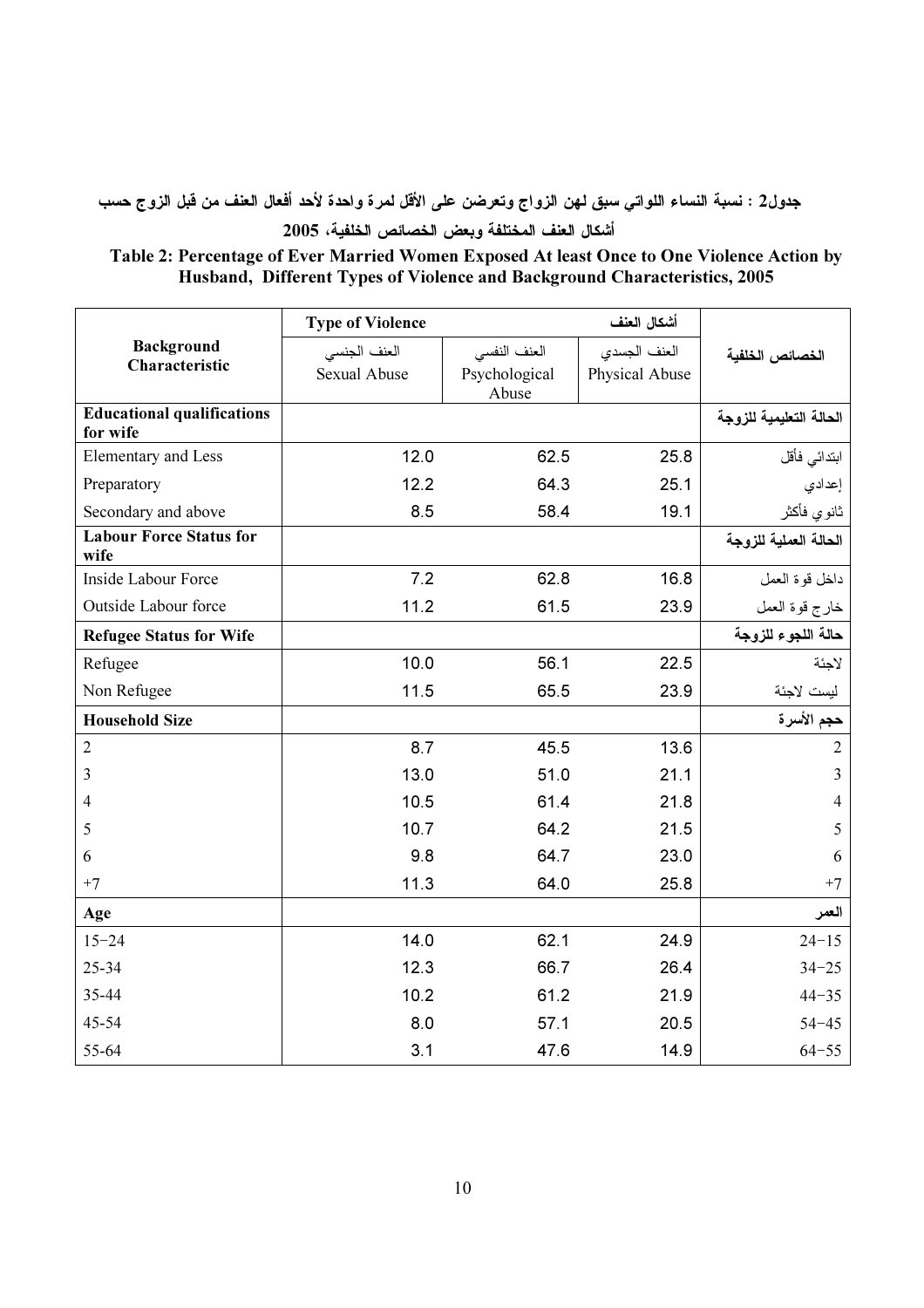# جدول 3: نسبة النساء اللواتي سبق لهن الزواج وتعرضن لاعتداء من قبل الزوج حسب بعض أفعال وأشكال العنف في الأراضي الفلسطينية، 2005

Table 3: Percentage of Ever Married Women Exposed to Violence From Husband By certain Types and actions of Violence in the Palestinian Territory, 2005

| <b>Practiced Types and Actions of Violence</b><br><b>By Husband</b>                  | النسىة<br>Percentage | أفعال وأشكال العنف الممارس من قبل الزوج                                            |
|--------------------------------------------------------------------------------------|----------------------|------------------------------------------------------------------------------------|
| <b>Physical Abuse</b>                                                                |                      | العلف الجسدى                                                                       |
| Pushed strongly                                                                      | 11.5                 | الدفع بقوة                                                                         |
| Threw something toward that could have hurt                                          | 7.6                  | رمي أشياء يمكن أن تؤذي                                                             |
| Attacking with a knife, hatchet, shovel, or<br>similarly sharp and dangerous objects | 1.5                  | النَّهجم بالسكين أو القطاعة أو الطورية أو أي جسم آخر<br>مشابه لمها بالحدة والخطورة |
| Twisted arm or pulling hair                                                          | 7.2                  | لوى الذراع أو شد الشعر                                                             |
| Strangling or tried to strangle                                                      | 1.8                  | الخنق أو محاولة الخنق                                                              |
| Slapping the face                                                                    | 9.7                  | الصفع على الوجه                                                                    |
| <b>Psychological Abuse</b>                                                           |                      | العنف النفسي                                                                       |
| Saying things in order to provoke and upset                                          | 27.9                 | قول أشياء بهدف الاغاظة وإثار ة الغضب                                               |
| Cursing or insulting                                                                 | 32.1                 | الشنتم أو الأهانـه                                                                 |
| Yelled or shouting                                                                   | 56.4                 | الصياح أو الصراخ                                                                   |
| <b>Sexual Abuse</b>                                                                  |                      | العنف الجنسى                                                                       |
| Used physical power to enforce copulate                                              | 3.9                  | استعمال القوة الجسدية للإجبار على إقامة العلاقة<br>الز و جبة                       |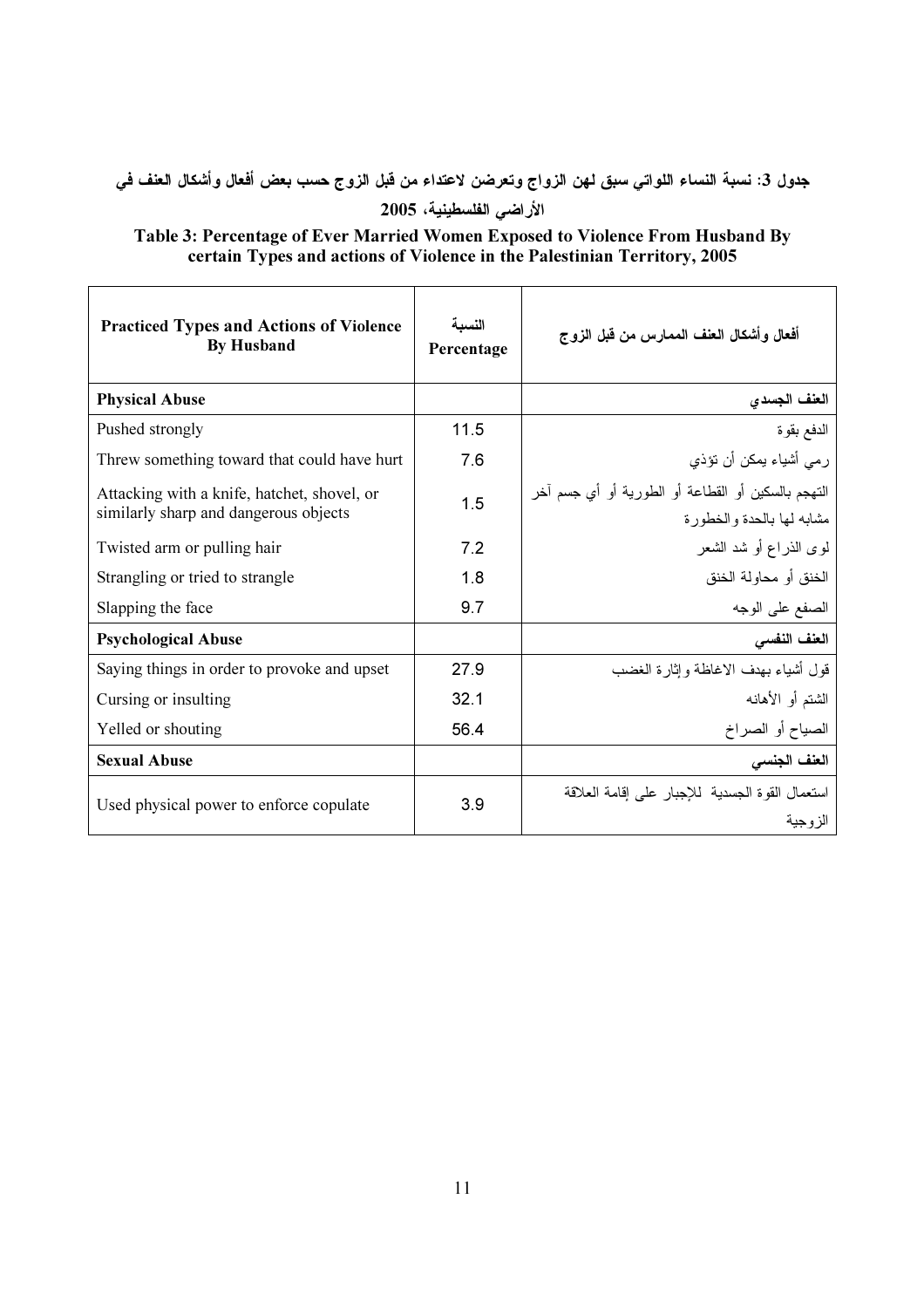### جدول4: نسبة الرجال الذين تعرضوا للعنف من قبل الزوجة حسب بعض أشكال العنف في الأراضي الفلسطينية، 2005 Table 4: Percentage of Men Exposed to Violence From Wife by Some Types of Violence in the Palestinian Territory, 2005

| <b>Practiced Violence by Wife</b>              | النسىة<br>Percentage | العنف الممارس من قبل الزوجة              |
|------------------------------------------------|----------------------|------------------------------------------|
| <b>Physical Abuse</b>                          |                      | العلف الجسدي                             |
| Pushed strongly                                | 2.6                  | الدفع بقوة                               |
| Threw something toward that could<br>have hurt | 0.9                  | رمي أشياء يمكن أن تؤذي                   |
| Twisted arm during fight in-between            | 0.3                  | لوى الذراع بقوة أنثاء الشجار بين الزوجين |
| Strangled or tried to strangle                 | 1.0                  | الخنق أو محاولة الخنق                    |
| <b>Psychological Abuse</b>                     |                      | العنف النفسي                             |
| Cursing or insulting                           | 6.0                  | الشتم أو الإهانة                         |
| Yelled or shouting                             | 15.1                 | الصياح أو الصر اخ                        |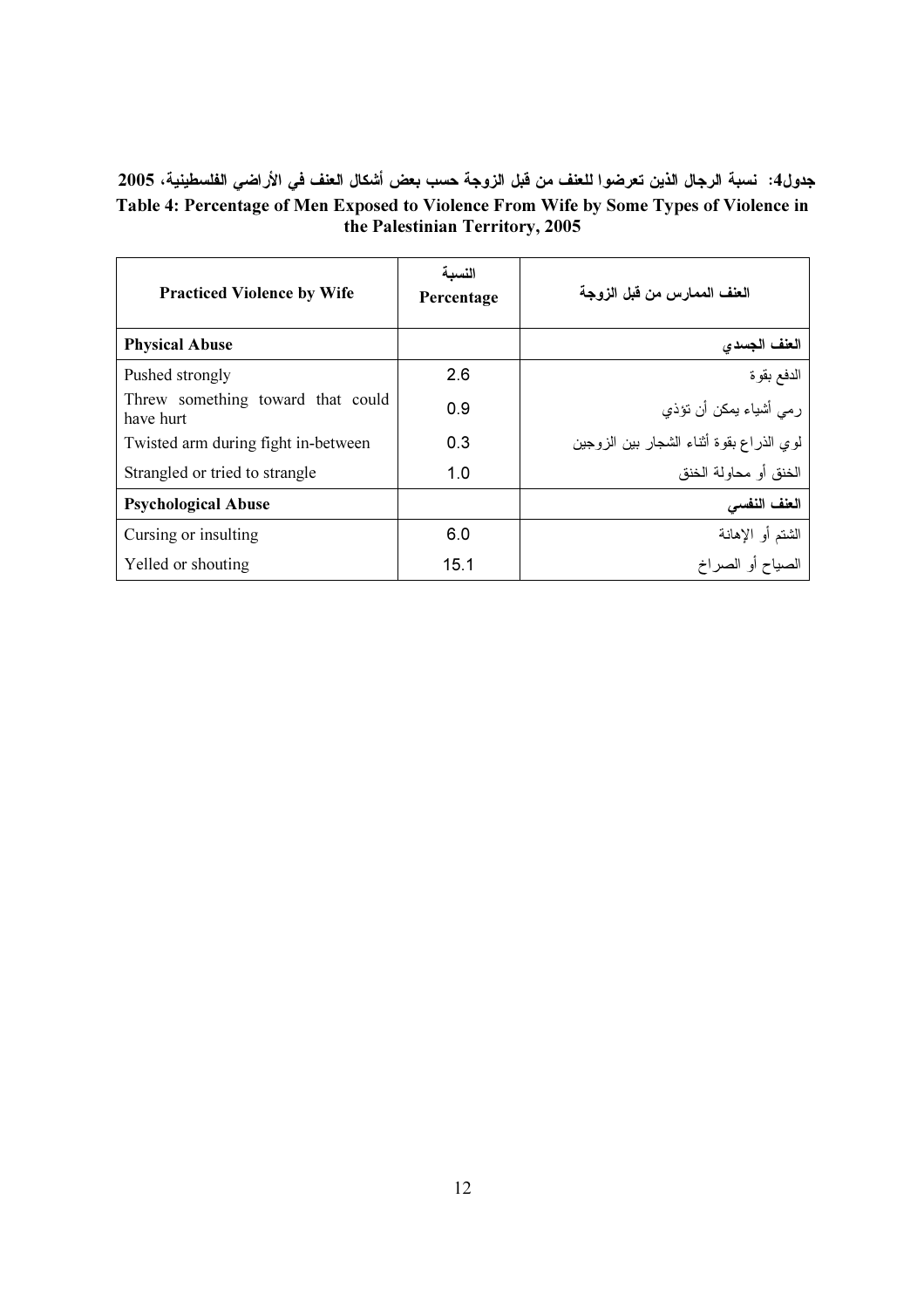جدول 5: نسبة النساء اللواتي تعرضن على الأقل لمرة واحدة لأحد أفعال العنف من قبل الزوج حسب بعض الجهات التي توجهت لـها أو الأساليب الني اتبعتها لطلب المساعدة ومدى رضاها عن المساعدة الني تلقتها في الأراضي الفلسطينية، 2005

Table 5: Percentage of Women Exposed At least Once to One Violence Action from Husband by Seeked Institution and Taken Measures for Assistance and Satisfaction of Received Assistance in the Palestinian Territory, 2005

|                                                                                         | الرضب عن المساعدة                             |              |             | توجهت لطلب<br>المساعدة |                                                                 |
|-----------------------------------------------------------------------------------------|-----------------------------------------------|--------------|-------------|------------------------|-----------------------------------------------------------------|
| Seeked Institutions and taken<br>measures for assistance                                | <b>Satisfaction of received</b><br>Assistance |              |             |                        | الجهات التي توجهت لها المرأة المعنفة                            |
|                                                                                         | غير<br>راضية                                  | بدرجة متوسطة | كثير ا      | Seeking<br>Assistance  | أو الأساليب المتبعة لطلب المساعدة                               |
|                                                                                         | Not<br>Satisfied                              | Moderate     | Too<br>Much |                        |                                                                 |
| Went to a center for abused<br>women.                                                   | 6.8                                           | 42.5         | 50.7        | 0.6                    | مركز للنساء المعنفات                                            |
| Sought counseling at women<br>institution                                               | 13.4                                          | 29.1         | 57.5        | 1.1                    | مؤسسة نسوية لطلب الاستشار ة                                     |
| A complain against husband at<br>station<br>police<br>the<br>in<br>neighborhood         | 24.8                                          | 32.4         | 42.8        | 1.2                    | مكـــتب الشرطة في منطقة السكن لتقديم<br>شکوی ضد الزوج           |
| Sought<br>counseling<br>and<br>protection at the police station in<br>your neighborhood | 18.5                                          | 28.2         | 53.3        | 0.6                    | مكــــتب الشرطة في منطقة السكن لطلب<br>الاستشارة والحماية       |
| Telephoned an institution for<br>counseling                                             | 0.0                                           | 44.0         | 56.0        | 0.5                    | الاتـــصـال مــــع إحدى المؤسسات لنلقي<br>الاستشارة عبر الـهاتف |
| Talked with husband and asking<br>to stop violence                                      | 5.1                                           | 36.4         | 58.4        | 42.9                   | الستحدث مسع السزوج للطلب منه وقف<br>العنف                       |
| Talked with neighbors about<br>husband's violence                                       | 11.1                                          | 41.9         | 47.0        | 5.3                    | التحدث مع الجيران عن اعتداء الزوج                               |
| Went to the<br>seeking<br>court<br>Husband<br>consultation against<br>Violence          | 0.0                                           | 29.8         | 70.2        | 2.1                    | التوجه للمحكمة بهدف نقديم شكوى ضد<br>الزوج.                     |
| Went to the<br>seeking<br>court<br>consultation                                         | 0.0                                           | 52.2         | 47.8        | 0.7                    | النوجه للمحكمة لطلب الاستشار ة                                  |
| Sought protection<br>from the<br>neighbors                                              | 12.8                                          | 52.1         | 35.1        | 1.4                    | التوجه للجير ان لطلب الحماية                                    |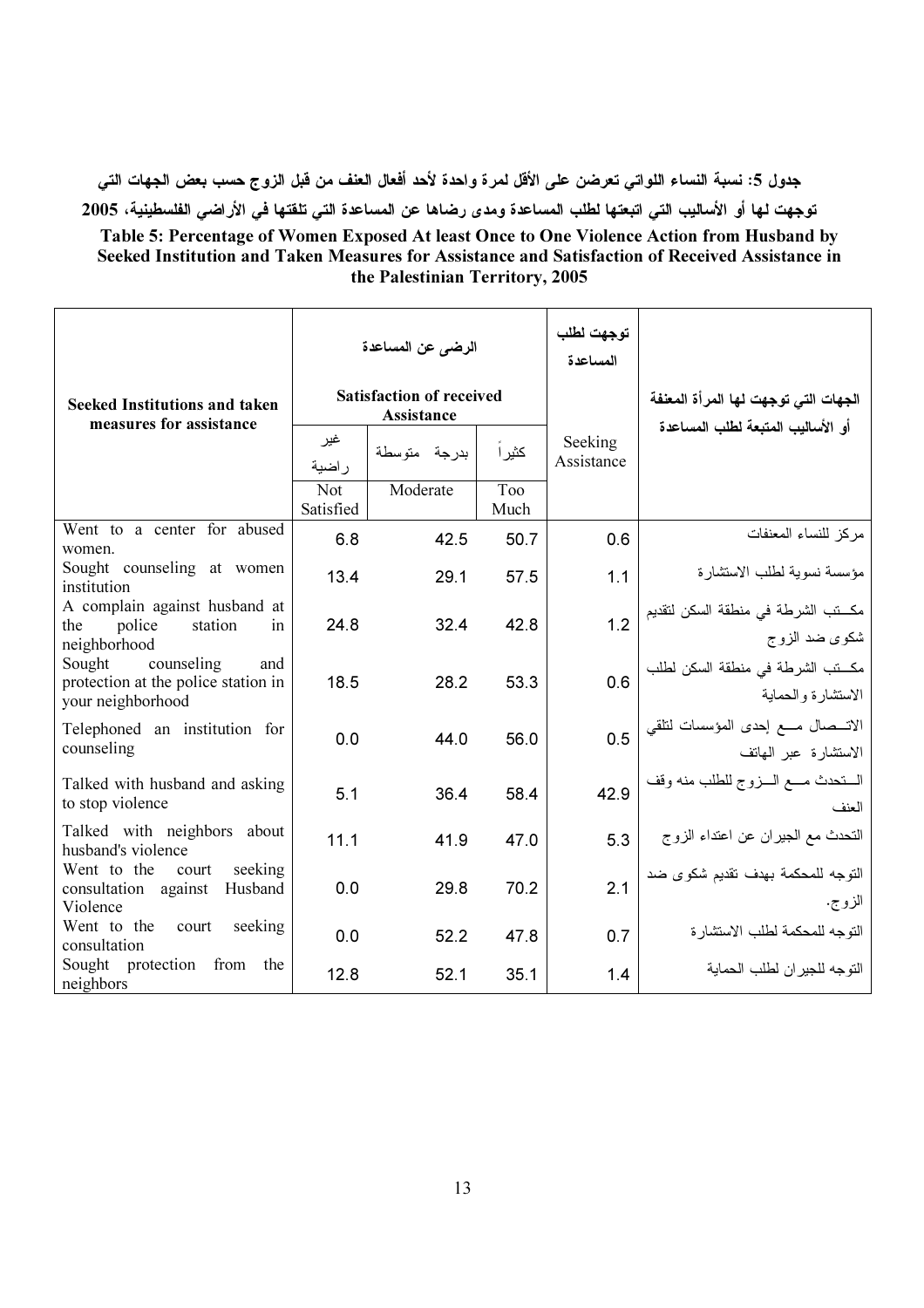جدول 5– تابع: نسبة النساء اللواتي تعرضن على الأقل لمرة واحدة لاحد أفعال العنف من قبل الزوج حسب بعض الجهات التي توجهت لها أو الاساليب التي اتبعتها لطلب المساعدة ومدى رضاها عن المساعدة التي تلقتها في الاراضي الفلسطينيه، 2005

Table 5- (Cont) : Percentage of Women Exposed At least Once to One Violence Action from Husband by Seeked Institution and Taken measures for Assistance and Satisfaction of Received Assistance in the Palestinian Territory, 2005

|                                                                                                                   |                  | الرضى عن المساعدة                             |                         | توجهت لطلب<br>المساعدة |                                                                                                   |  |
|-------------------------------------------------------------------------------------------------------------------|------------------|-----------------------------------------------|-------------------------|------------------------|---------------------------------------------------------------------------------------------------|--|
| <b>Seeked Institutions and taken</b><br>measures for assistance                                                   |                  | <b>Satisfaction of received</b><br>Assistance |                         |                        | الجهات التي توجهت لها المرأة المعنفة                                                              |  |
|                                                                                                                   | غير<br>ر اضبة    | بدرجة متوسطة                                  | کثیر ا                  | Seeking<br>Assistance  | أو الأساليب المتبعة لطلب المساعدة                                                                 |  |
|                                                                                                                   | Not<br>Satisfied | Moderate                                      | T <sub>oo</sub><br>Much |                        |                                                                                                   |  |
| Left home and went to father's<br>home or to one of brothers'<br>homes for at most one week                       | 9.9              | 39.6                                          | 50.5                    | 30.4                   | نزك البيت والذهاب لبيت الوالد أو أحد<br>الاخوه لأيام معدودة (أسبوع على الأكثر)                    |  |
| Left home<br>and<br>went<br>to<br>a<br>relative's (uncle,<br>aunt,<br>$etc.$ )<br>home for a few days             | 13.3             | 42.4                                          | 44.3                    | 3.8                    | تسرك البيت والذهاب لبيت أحد الأقارب<br>لأيام معدودة(عم/ة، خال/ة، جد/ة، أو ما<br>شابه)             |  |
| Did not leave home but spoke<br>with parents about the case                                                       | 5.8              | 37.7                                          | 56.5                    | 26.0                   | عدم نرك البيت ولكن   نم إعلام الوالدين<br>عن الامر<br>عن الامر                                    |  |
| Did not leave home but spoke<br>with a relative about the case                                                    | 5.2              | 41.9                                          | 52.9                    | 13.0                   | عــــدم نزك الببيت ولكن نم إعلام الأقارب<br>عن الأمر                                              |  |
| Left home and went to father's<br>home or to one of brothers'<br>homes for few weeks or months                    | 8.8              | 30.9                                          | 60.3                    | 9.9                    | تسرك الببيت والذهاب لببيت الوالد أو أحد<br>الاخوه لمعدة أسابيع أو اشهر                            |  |
| Left home and<br>went<br>to a<br>relative's (uncle,<br>aunt,<br>$etc.$ )<br>home for few<br>of weeks or<br>months | 2.8              | 31.6                                          | 65.6                    | 1.6                    | تسرك البسيت والسذهاب لبسيت أحسد<br>الأقارب(عم/ة، خال/ة، جد/ة، أو ما شابه)<br>لمعدة أسابيع أو اشهر |  |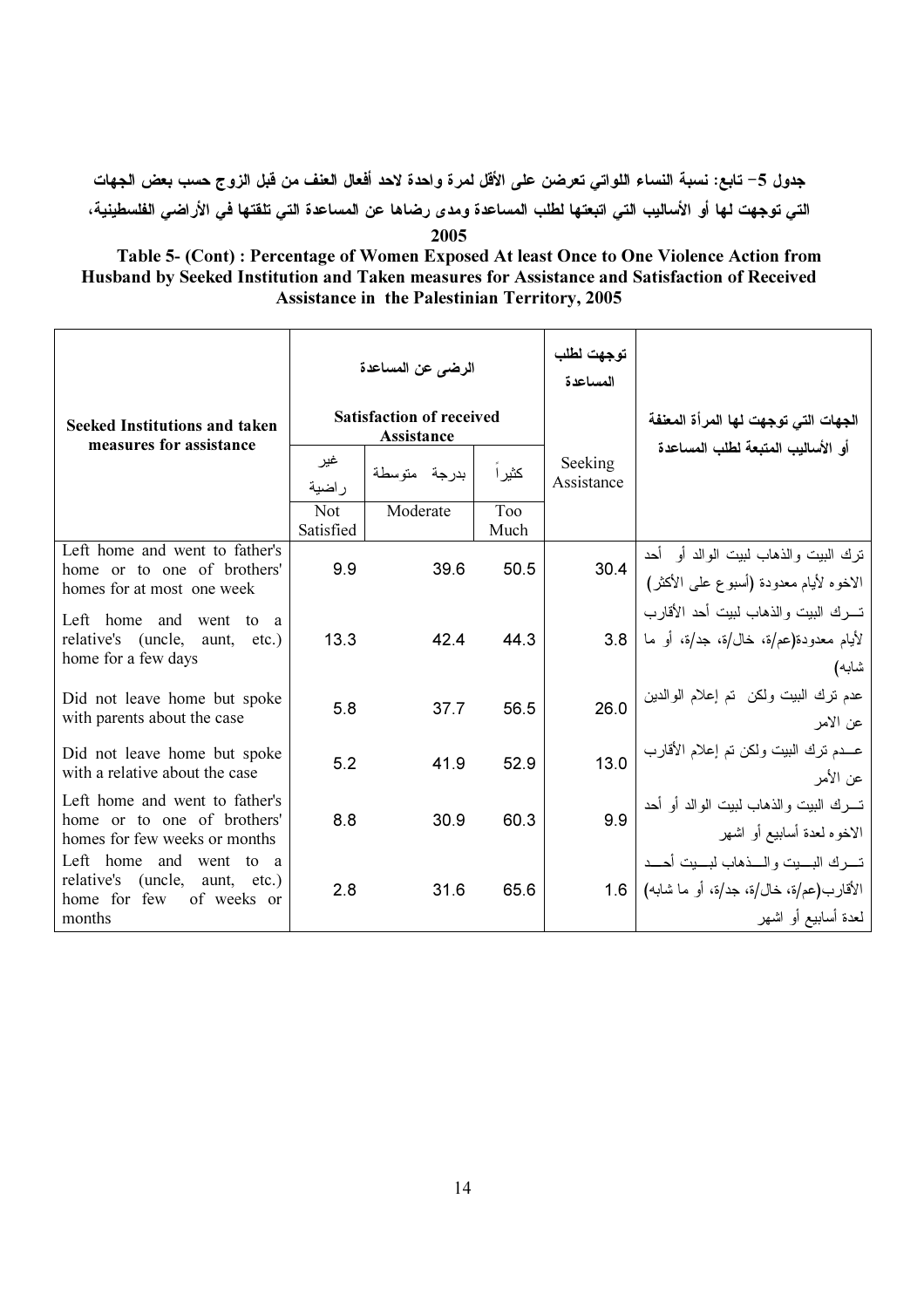جدول 6: نسبة النساء (18 سنة فأكثر) غير المتزوجات واللواتي يسكنَ مع الأسرة وتعرضن على الأقل لمرة واحدة لأحد أفعال العنف حسب أشكال العنف المختلفة والمنطقة ونوع التجمع، 2005

Table 6: Percentage of Never Married Women Aged (18 Years and over) who Lived with Household Members and Exposed to At least Once to One Violence Action by Different Types of Violence, Region and Type of locality, 2005

|                                       | <b>Type of Violence</b> | أشكال العنف    |                     |  |
|---------------------------------------|-------------------------|----------------|---------------------|--|
| <b>Region and Type of</b><br>Locality | العنف النفسي            | العنف الجسدى   | المنطقة ونوع التجمع |  |
|                                       | Psychological Abuse     | Physical Abuse |                     |  |
| Region                                |                         |                | المنطقة             |  |
| Palestinian Territory                 | 53.5                    | 24.6           | الأر اضي الفلسطينية |  |
| West Bank                             | 56.1                    | 24.4           | الضفة الغربية       |  |
| Gaza Strip                            | 47.3                    | 25.1           | قطاع غزة            |  |
| <b>Type of Locality</b>               |                         |                | نوع التجمع          |  |
| Urban                                 | 56.5                    | 24.9           | حضر                 |  |
| Rural                                 | 46.8                    | 24.0           | ريف                 |  |
| Camps                                 | 54.6                    | 25.1           | مخيم                |  |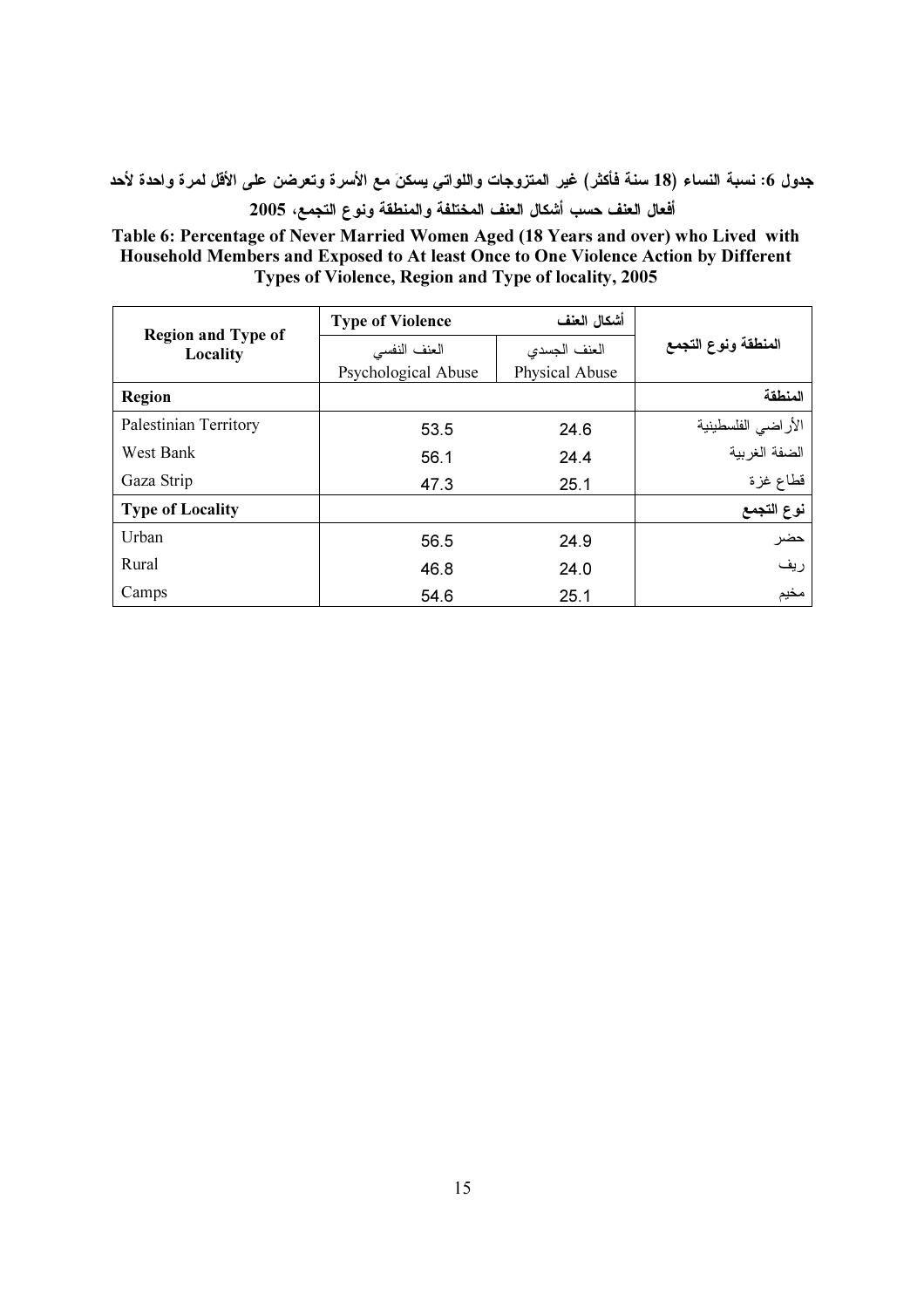جدول 7: نسبة النساء (18 سنة فأكثر) غير المتزوجات واللواتي يسكنَ مع الأسرة وتعرضن لبعض أشكال العنف الجسدي والنفسي من قبل أحد أفراد الأسرة في الأراضي الفلسطينية، 2005

Table 7: Percentage of Never Married Women Aged (18 Years and over) who Lived with Household and Exposed Certain Type of Physical, Psychological Violence from Member of Household in the Palestinian Territory, 2005  $\blacksquare$ 

| Practice violence by house hold members                                              | النسىه<br>Percentage | العنف الممارس من قبل أفراد الأسر ة                                                 |
|--------------------------------------------------------------------------------------|----------------------|------------------------------------------------------------------------------------|
| <b>Physical Abuse</b>                                                                |                      | العفف الجسدى                                                                       |
| Throwing something toward that could have<br>hurt                                    | 7.7                  | رمي أشياء يمكن أن تؤذي                                                             |
| Twisting arm or pulling hair                                                         | 11.1                 | لموى الذراع أو شد الشعر                                                            |
| Attacking resulted in bruises, scratches, light<br>wounds, injuries, or joints pain  | 3.8                  | تهجــم نـــتج عـــنه آلام في المفاصل، أو رضوض، أو<br>خدوش أو جروح بسيطة            |
| Pushed strongly                                                                      | 11.8                 | الدفع بقوة                                                                         |
| Attacking with a knife, hatchet, shovel, or<br>similarly sharp and dangerous objects | 2.3                  | النَّهجم بالسكين أو القطاعة أو الطورية أو أي جسم أخر<br>مشابه لمها بالحدة والخطورة |
| Beat on head resulted in coma                                                        | 2.5                  | الضرب على الرأس الذي ينتج عنه إغماء                                                |
| Beat with a belt, stick, or similarly sharp objects                                  | 5.0                  | الضرب بحزام، عصا، أو ما شابه ذلك                                                   |
| Strangled or tried to strangle                                                       | 2.3                  | الخنق أو محاولة الخنق                                                              |
| <b>Psychological Abuse</b>                                                           |                      | العنف النفسى                                                                       |
| Said things in order to provoke and upset                                            | 29.5                 | قول أشياء بهدف الإغاظة وإثار ة الغضب                                               |
| Cursing or insulting                                                                 | 26.3                 | الشنتم أو الإهانة                                                                  |
| Saying thing as fat or ugly                                                          | 10.5                 | أقوال مثل سمينة أو قبيحة                                                           |
| Yelled or shouting                                                                   | 41.6                 | الصياح أو الصراخ                                                                   |
| Destroyed or spoiled own property                                                    | 11.3                 | تحطيم أو أتلاف ممتلكات خاصة                                                        |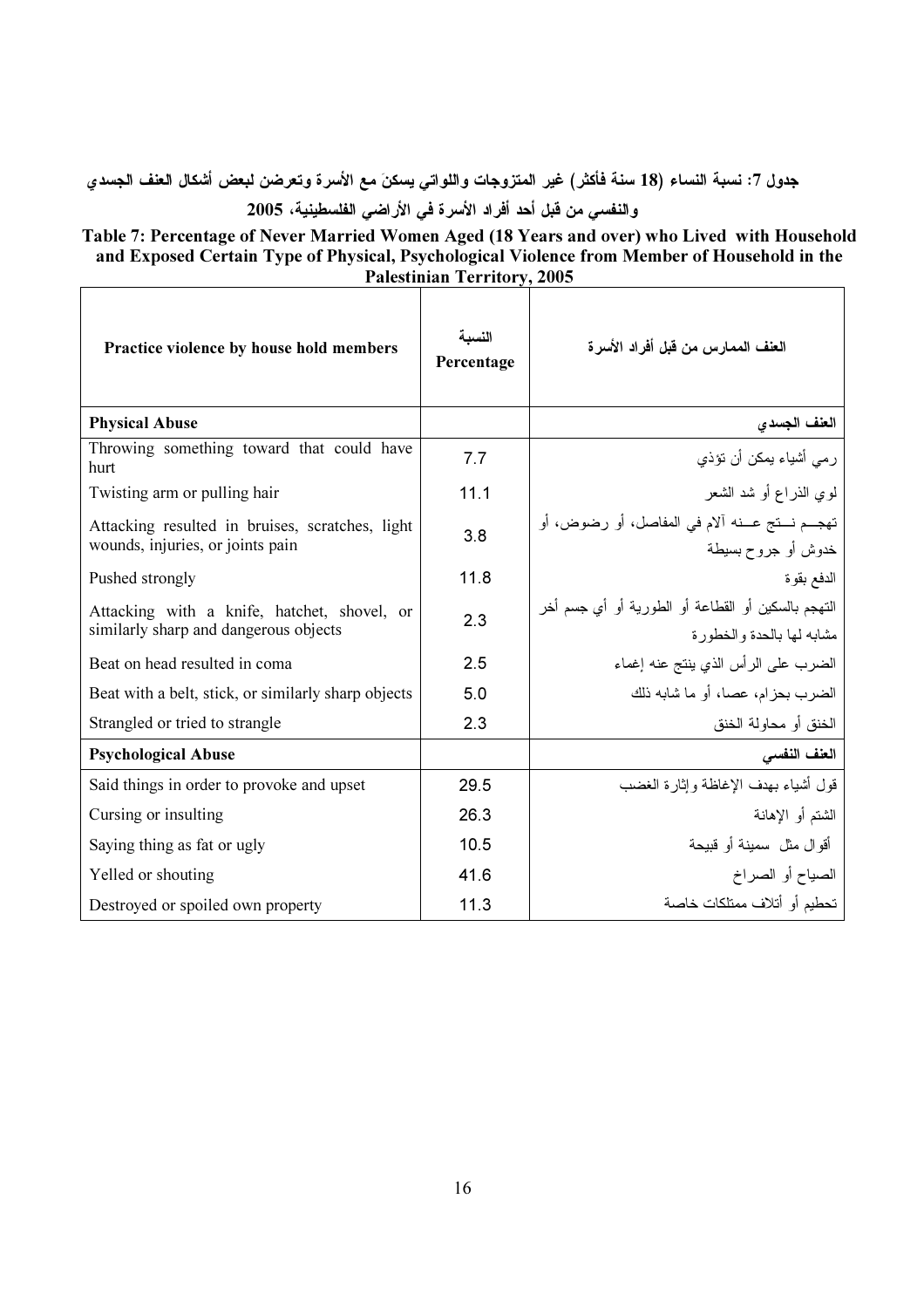# جدول 8: نسبة الأمهات اللواتي تعرض أحد أطفالهن (5–17) سنة لأحد أشكال العنف وفق رأي الأم حسب عمر الطفل

#### $2005$  والمنطقة،

Table 8: Percentage of Women who's Exposed Children to Violence According to Mother Perception by Child Age and Region, 2005

|                                    | <b>Child Age</b> |           |           | عمر الطفل |                     |
|------------------------------------|------------------|-----------|-----------|-----------|---------------------|
| <b>Region and Type of Locality</b> | المجموع          | $17 - 15$ | $14 - 10$ |           | المنطقة ونوع التجمع |
| Region                             | <b>Total</b>     |           |           | $9 - 5$   | المنطقة             |
| Palestinian Territory              | 51.4             | 38.2      | 51.6      | 57.1      | الأراضي الفلسطينية  |
| West Bank                          | 53.3             | 41.9      | 53.7      | 58.0      | الضفة الغربية       |
| Gaza Strip                         | 48.5             | 32.2      | 48.3      | 55.7      | قطاع غزة            |
| <b>Type of Locality</b>            |                  |           |           |           | نوع التجمع          |
| Urban                              | 50.1             | 38.1      | 49.1      | 56.6      | حضر                 |
| Rural                              | 56.4             | 43.1      | 59.2      | 60.2      | ريف                 |
| Camps                              | 47.3             | 27.8      | 47.5      | 53.6      | مخيم                |

جدول 9: نسبة الأمهات اللواتي تعرض أحد أطفالهن (5–17) سنة لأحد أشكال العنف وفق رأي الأم حسب مكان وقوع الاعتداء

# على الطفل والمنطقة، 2005

Table 9: Percentage of Women who's Children Exposed to Violence by Place where it took place 2005

|                                 | Region     |               |                          |                           |  |
|---------------------------------|------------|---------------|--------------------------|---------------------------|--|
| <b>Place were Violence took</b> | قطاع غزة   | الضفة الغربية | الأراضي                  | مكان وقوع الاعتداء        |  |
| <b>Place</b>                    |            |               | الفلسطينية               |                           |  |
|                                 | Gaza Strip | West Bank     | Palestinian<br>Territory |                           |  |
| On home                         | 93.2       | 93.3          | 93.3                     | في البيت                  |  |
| In the neighborhood             | 35.3       | 38.3          | 37.1                     | الحي                      |  |
| At School                       | 44.3       | 45.7          | 45.2                     | المدرسة                   |  |
| On the road                     | 43.0       | 39.9          | 41.1                     | الشارع                    |  |
| At friends' homes               | 10.0       | 6.4           | 7.7                      | بيوت الأصدقاء             |  |
| Percentage of children          | 48.5       |               | 51.4                     | نسبة الأطفال الذين تعرضوا |  |
| <b>Exposed to Violence</b>      |            | 53.3          |                          | لاعتداء                   |  |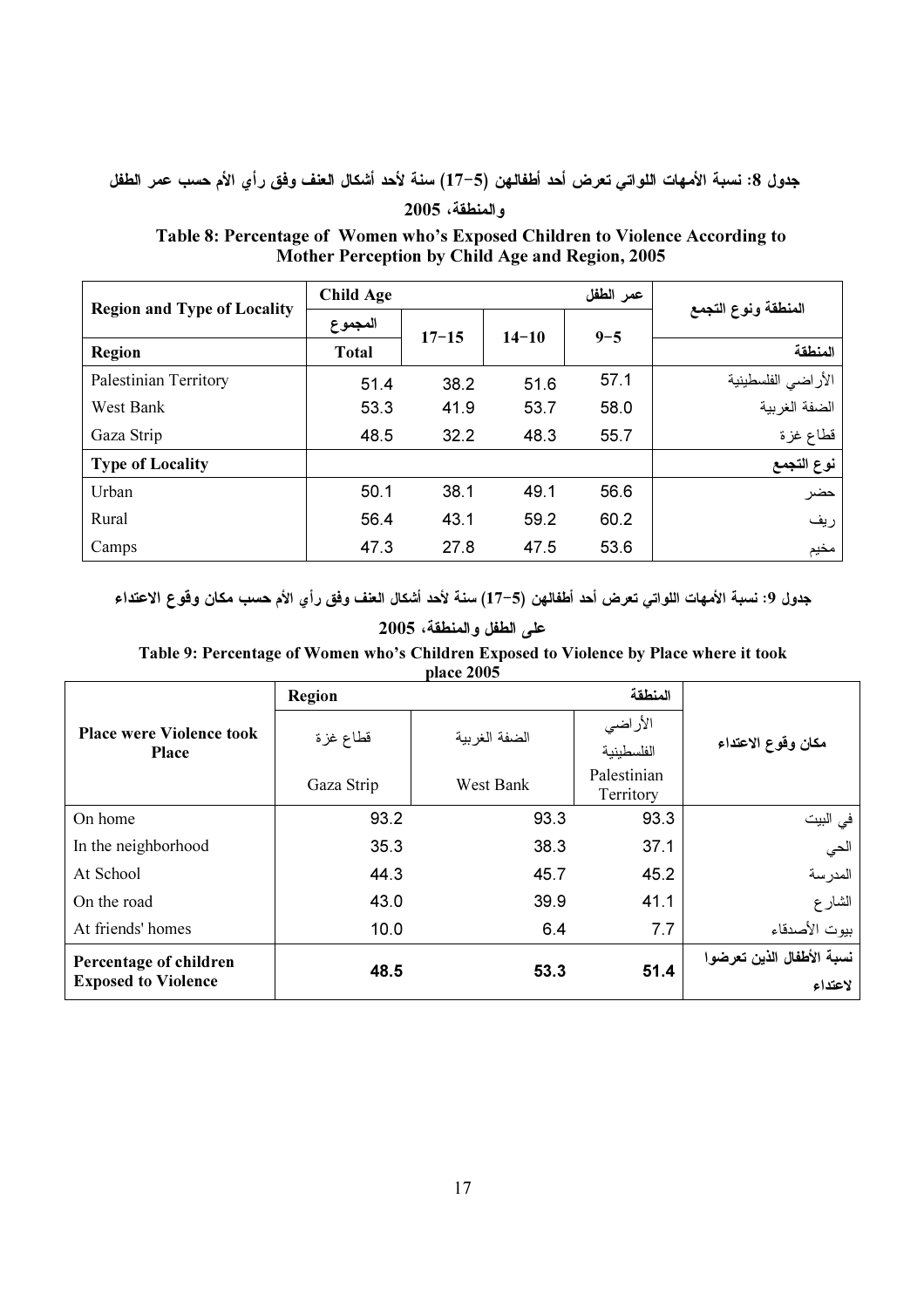جدول 10: نسبة الأمهات اللواتي تعرض أحد أطفالهن (5–17) سنة لأحد أشكال العنف وفق رأي الأم حسب الشخص الذي مارس الاعتداء على الطفل والمنطقة، 2005

#### Table 10: Percentage of Women who's Children Exposed Violence by Person Practiced

| Assault, 2005                                        |            |               |                          |                           |  |  |  |  |
|------------------------------------------------------|------------|---------------|--------------------------|---------------------------|--|--|--|--|
|                                                      | Region     |               | المنطقة                  |                           |  |  |  |  |
| <b>Person Practiced</b><br><b>Assault</b>            | قطاع غزة   |               | الأراضي                  |                           |  |  |  |  |
|                                                      |            | الضفة الغربية | الفلسطينية               | الشخص الذي مارس الاعتداء  |  |  |  |  |
|                                                      | Gaza Strip | West Bank     | Palestinian<br>Territory |                           |  |  |  |  |
| A household member                                   | 93.2       | 93.3          | 93.3                     | أحد أفراد الأسرة          |  |  |  |  |
| A relative                                           | 26.2       | 23.9          | 24.7                     | أحد الأقار ب              |  |  |  |  |
| A neighbor                                           | 21.2       | 19.3          | 20.0                     | أحد الجير ان              |  |  |  |  |
| A teacher                                            | 34.8       | 34.5          | 34.6                     | المعلمين                  |  |  |  |  |
| A friend                                             | 32.7       | 32.2          | 32.4                     | الأصدقاء                  |  |  |  |  |
| Boys/ girls on the road                              | 39.9       | 39.0          | 39.4                     | الأولاد في الشار ع        |  |  |  |  |
| Percentage of children<br><b>Exposed to Violence</b> | 48.5       | 53.3          | 51.4                     | نسبة الأطفال الذين تعرضوا |  |  |  |  |
|                                                      |            |               |                          | لاعتداء                   |  |  |  |  |